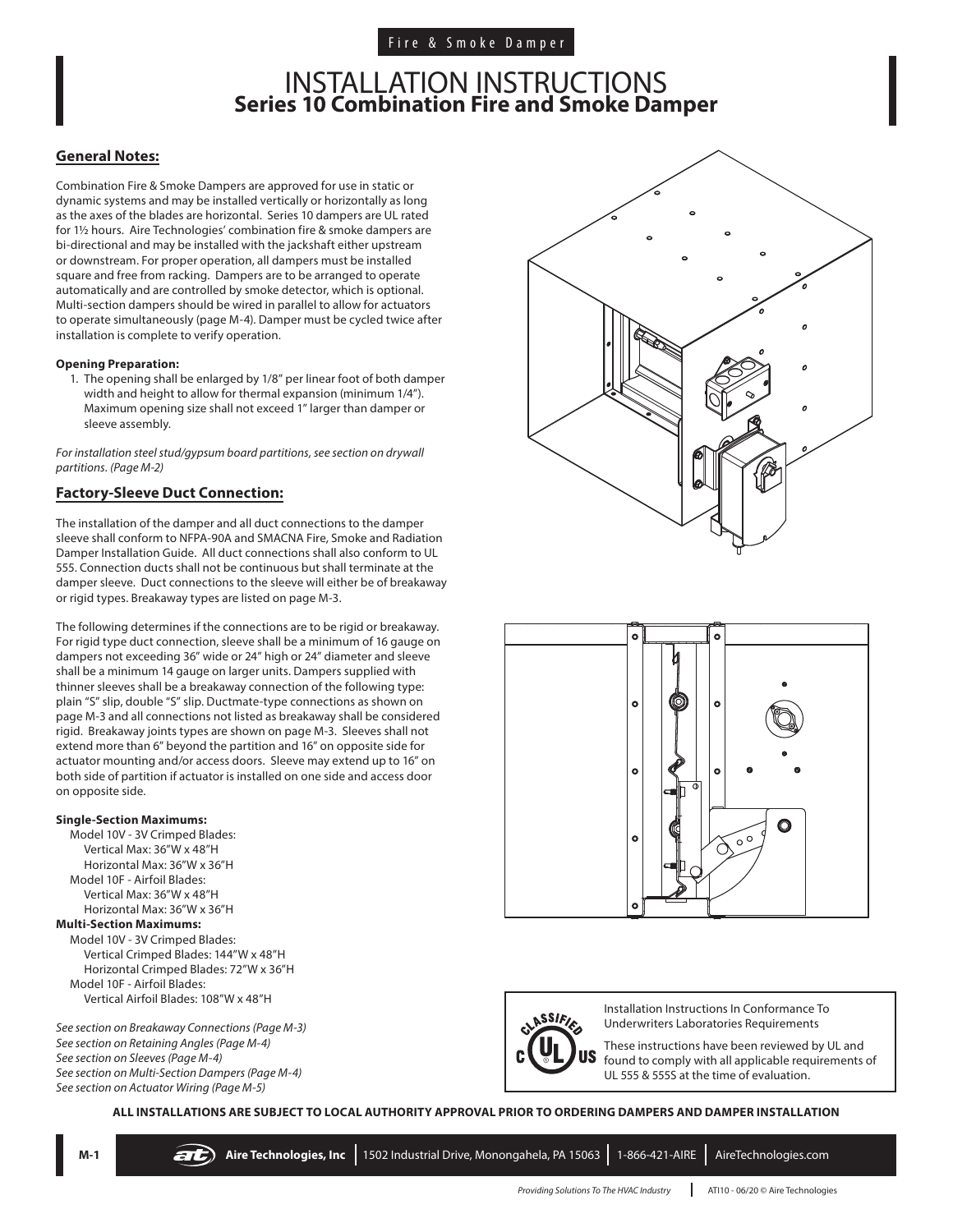# Fire & Smoke Damper

# INSTALLATION INSTRUCTIONS **For Fire Dampers Installed Into Metal of Wood Framed Fire Barriers With Ratings of Less Than 3 Hours**

### **Supplemental Installation - Metal Stud Framing for Fire/Smoke Dampers in Drywall Partitions:**

These supplemental installation instructions are for curtain, out-of-wall, or multi-blade dampers. Refer to the installation instructions provided in these pages for details concerning sleeve thickness, sleeve length, duct connections, multi-section assembly, and opening tolerances. Filler pieces are optional in metal stud framing (consult local code to see if filler pieces are required). Filler pieces are to be double screwed (or nailed to wooden studs) on 12" maximum centers to the web of runners and studs.

### **Details of Opening Preparation and Fire Damper Installation:**

*Note: Gypsum panels screwed to all stud and runner flanges, 12" OC. maximum surrounding opening.*



# **Supplemental Installation - Wood Stud Framing for Fire/Smoke Dampers in Drywall Partitions:**

These supplemental installation instructions are for curtain or multi-blade dampers. Refer to the installation instructions provided on the previous pages for details concerning sleeve thickness, sleeve length, duct connections, multi-section assembly, and opening tolerances. When wooden studs are used, filler pieces shall be installed around entire opening. Filler pieces are to be double screwed or nailed to wooden studs on 12" max centers to the web of runners and studs.

### **Details of Opening Preparation and Fire Damper Installation:**

*Note: Gypsum panels screwed to all stud and runner flanges, 12" OC. maximum surrounding opening.*



2.5" Min. St





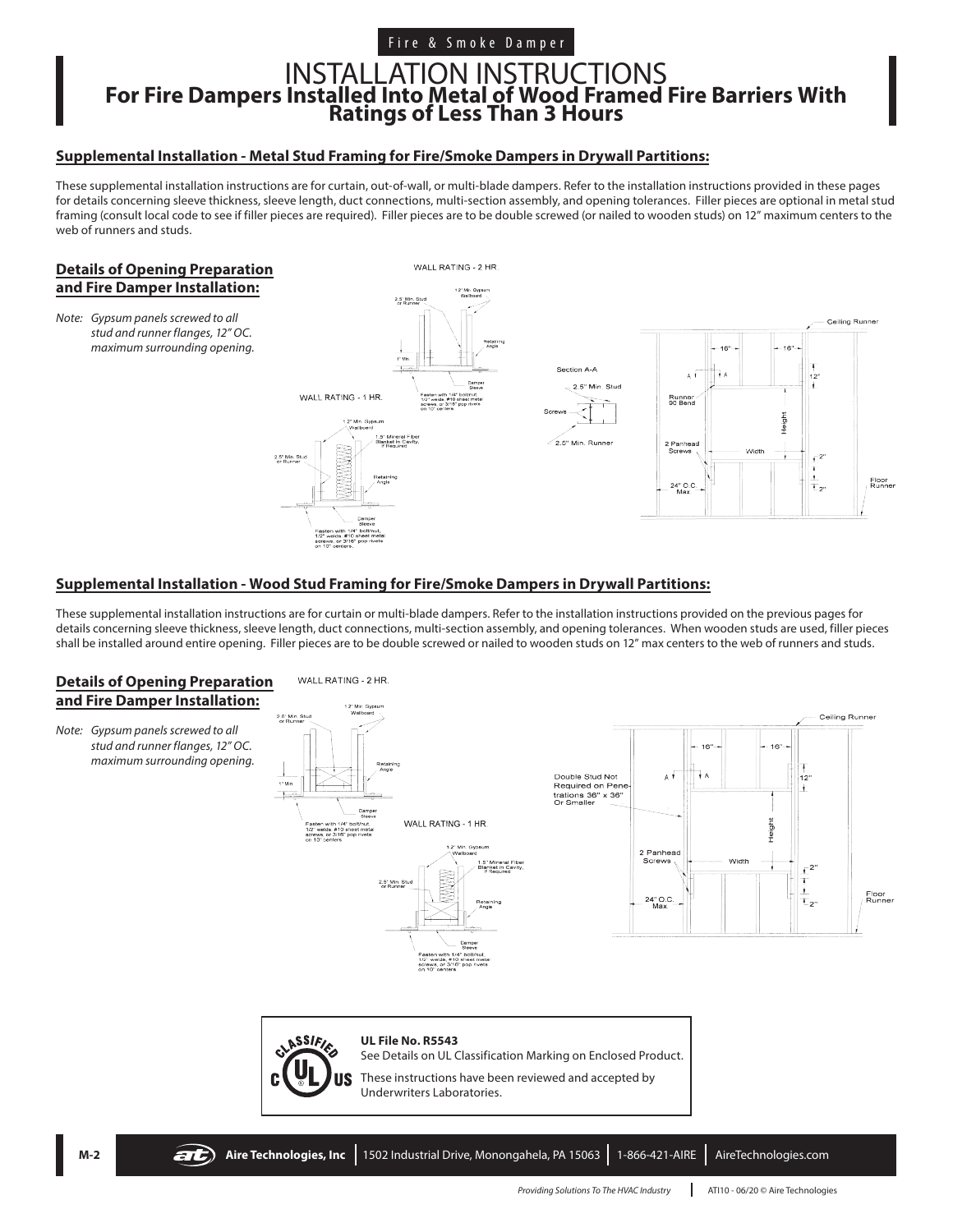# Fire & Smoke Damper

# INSTALLATION INSTRUCTIONS **Breakaway Connections**

Breakaway connections shall have no more than 2 No. 10 (4.8mm) diameter sheet metal screws on each side and on the top and bottom located in the center of the slip pocket and shall penetrate both sides of the slip pocket. Breakaway joints of the type shown on page M-3 are permitted on the top and bottom of horizontal ducts (vertical dampers) with flat slips not exceeding 20 inches (508mm) in length on the sides.

# **Breakaway Style Transverse Joints:**

- Transverse joints illustrated at right have always been approved as breakaway connections. SMACNA testing has also approved the following variations as breakaway connections (see below).
- Standing "S" joints can be applied with No. 10 sheet metal screws (through joint and duct) subject to the following limitations: maximum 2 screws in each side and in bottom joint.
- Transverse joints illustrated can be applied as top and bottom joints with drive slip side joints in duct heights up to 20 inches.



### **Round and Oval Duct Breakaway:**

Round or flat oval ducts connected to type R, C, or O damper collars may use No. 10 sheet metal screws as follows:

- Ducts to 22" wide (or dia.) and smaller may use 3 screws
- Ducts larger than 22" wide (or dia.) may use 5 screws

*Note: All breakaway connections described may have duct sealant applied in accordance with SMACNA recommendations.*

#### **Manufactured Flange System Breakaway Connections:**

Flanged connection systems manufactured by Ductmate, Ward, and Nexus are approved as breakaway connections when installed as illustrated.



#### **Proprietary Flange System Breakaway Connections:**

#### **(TDC by Lockformer, TDF by Engle)**

TDC and TDF systems are approved as breakaway connections when installed as described in the TDC or TDF addendum to the SMACNA Duct Construction Standards except the corners may not be bolted. Standard 5" metal clips may be used with spacing as shown in diagram.



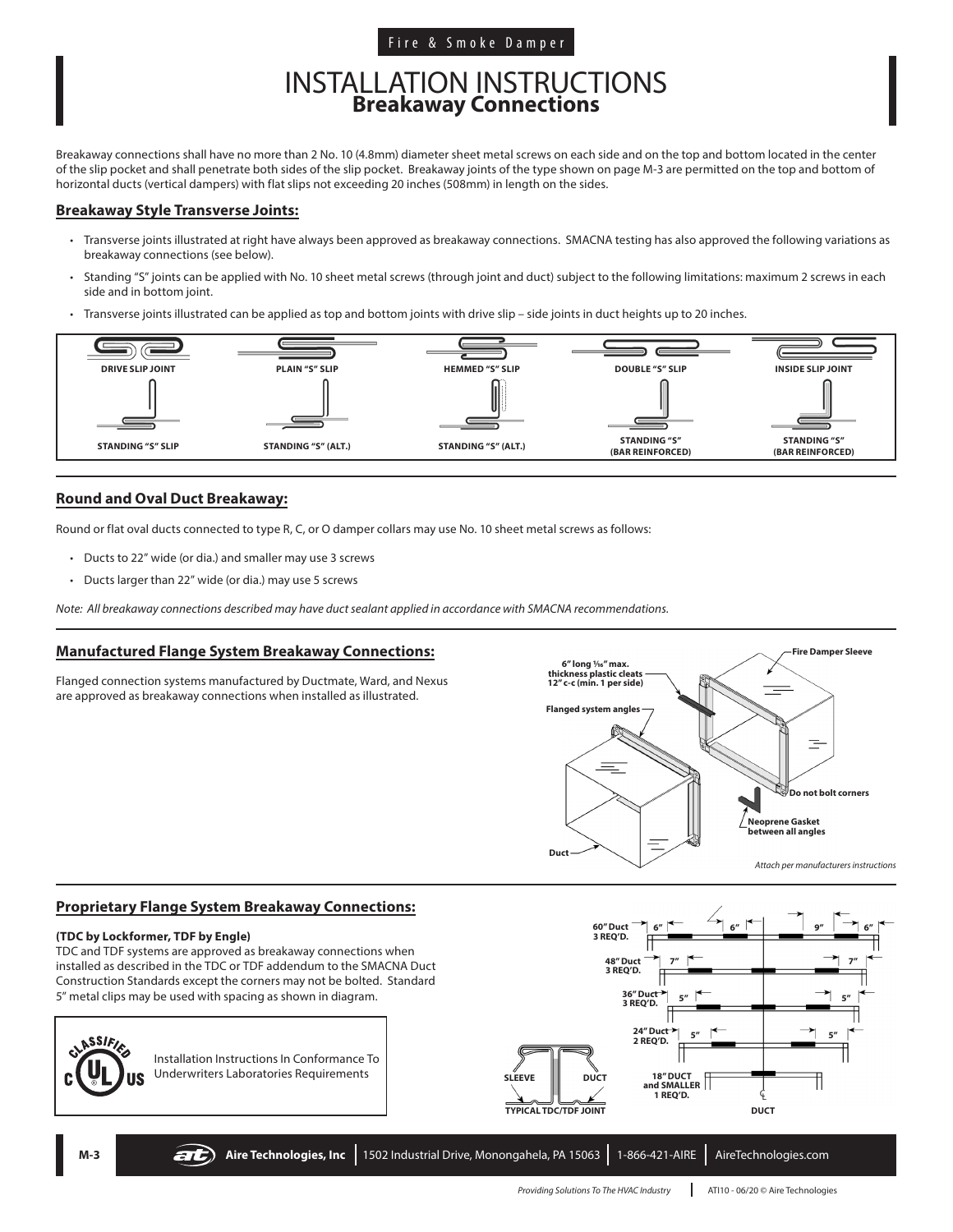# INSTALLATION INSTRUCTIONS **Securing Fire/Smoke Damper and Sleeves to Wall and Floor Opening**

Fire damper and sleeve assemblies shall be installed in wall and floor openings using retaining angles on each side of the wall or floor as described below:

- Retaining angles shall be a minimum of 16 gauge steel and have a minimum  $1\frac{1}{2}$  " x  $1\frac{1}{2}$  " legs.
- The angles shall be attached to all 4 sides of the sleeve with butt joints at each corner. Fasteners (No. 10 bolts or screws, 3/16" steel rivets or ½" tack welds) are required on each side, top, and bottom and shall be spaced 6" center-to-center staggered intermittently on both sides of the damper. The angles need not be attached to each other at the corners.
- Retaining angles shall completely cover the clearance space between the sleeve and the wall/floor opening, plus overlap the wall/floor a minimum of 1". This coverage includes all corners (fig. 2).
- Retaining angles should not be fastened to the wall/floor material. The angles should only sandwich the wall/floor and allow for damper/sleeve expansion during periods of intense heat.
- For grille installation, angle legs may be reversed and one leg inserted into the wall/floor opening, provided the required clearance is maintained between angle leg fasteners and the wall opening.

**fig. 2**



# **Multi-Section Damper Assembly:**

Multi-section dampers are only installed in the vertical position only. When joining single section tall dampers, the sections are to be fastened together using 1/4" – 20 bolts or No. 10 screws spaced 8" center-to-center. The fasteners shall be staggered intermittently on both sides, reversing direction on every other fastener. Attach the damper to the sleeve with 1/4" – 20 bolts, No. 10 screws, or 1/2" welds spaced 6" center-to-center, staggered intermittently on both sides.

Dampers two sections tall require a 14 gauge reinforcing plate unless they are less than 36" wide. The dampers are to be bolted together using 1/4" – 20 bolts spaced 12" center-to-center, staggered intermittently on both sides through the 14 gauge plate and both dampers. When using 2 individually sleeved units, the sleeve acts as the reinforcing plate and no additional plate is required.

When joining multiple damper assemblies, a continuous 1/8" bead of Dow-Corning® 100% silicone rubber, Dow-Corning® Silastic 732, or GE RTV 108 sealant shall be applied on the mullion joint. Press the surface of the sealant in place to dispel any air. Another bead of the same sealant shall be applied between the damper and the sleeve in the same manner. Only one side of the damper requires caulk/sealant. Note the sealant is not required when dampers are supplied for fire applications only and are not required to be leakage rated.

# **Access:**

Suitable access shall be provided for damper inspection and service. Where it is not possible to achieve sufficient size access, it will be necessary to install a removable section of duct.

# **Maintenance:**

Dampers shall be maintained in intervals as stated in NFPA 90A, Appendix B, unless local codes require more frequent inspections. Check the fuse link, stainless steel closure springs where furnished, cycle damper, check for free operation and complete closure, clean with mild detergent or solvent, and secure damper open with fusible link.







**Item Description**

- 1. Fire Wall 2. Duct
- 3. Sleeve
- 4. Fusible Device
- 5. Operator/Actuator
- 6. Chalking Material
- 7. Retaining Angle



Installation Instructions In Conformance To Underwriters Laboratories Requirements

**MC** Aire Technologies, Inc 1502 Industrial Drive, Monongahela, PA 15063 1-866-421-AIRE AireTechnologies.com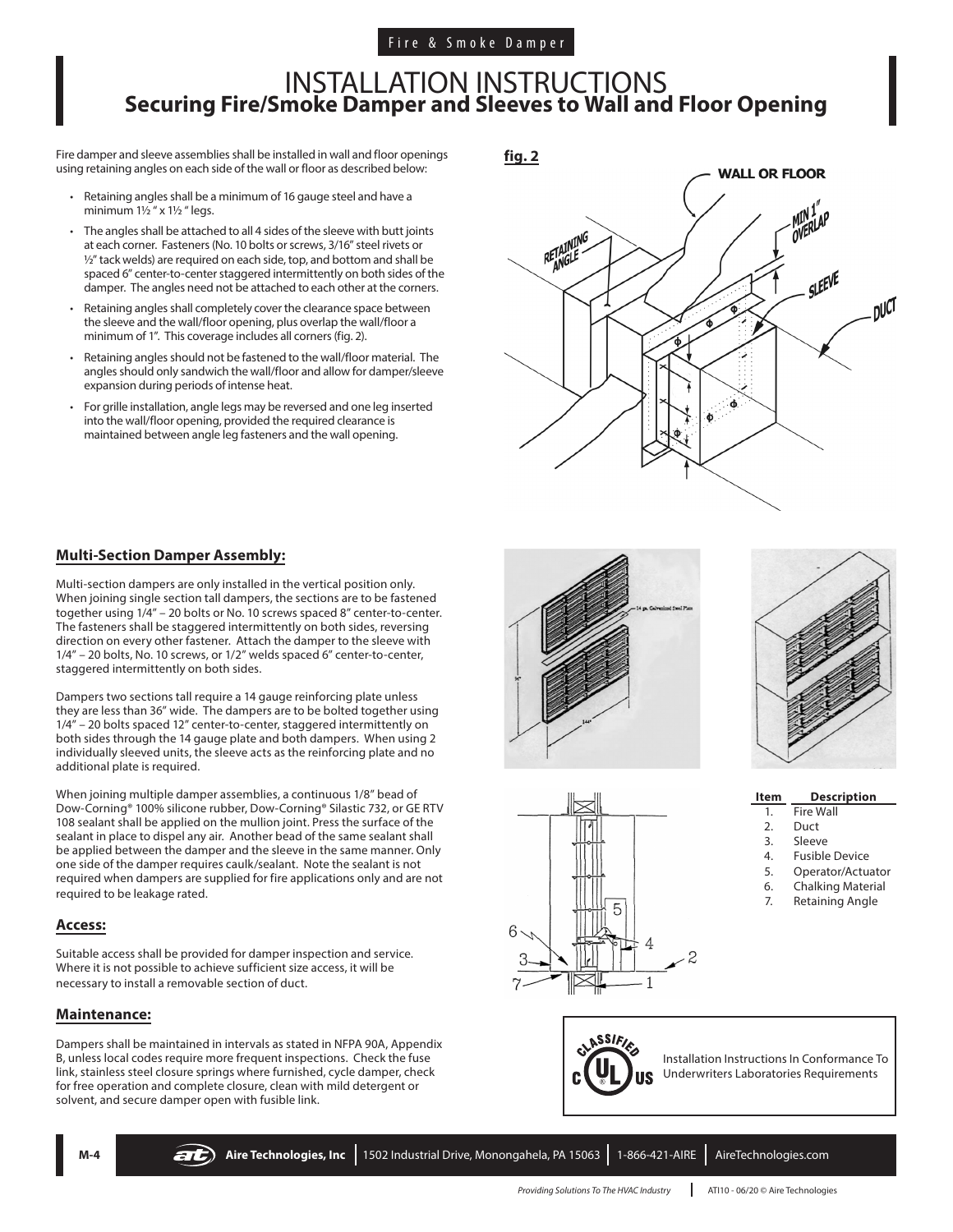# INSTALLATION INSTRUCTIONS **Retaining Angles**

#### **Mounting Angles**

Secure mounting angles to the sleeve and not to the wall or floor. Mounting angles to frame the four sides of the sleeve on both faces. When reverse mounting angles are used the size of the opening must be increased to maintain the specified expansion clearance between the angle/fasteners and the opening. Angles shall be a minimum of 1½" x 1½" x 16 ga. on dampers 36" x 50" and smaller. For dampers greater than 36" x 50", angles to be a minimum of 1½" x 1½" x 14 ga. Fasten angles to the sleeve using 1/4" dia. bolts and nuts or by welding with beads ½" in length, or with No. 10 steel sheet metal screws. Fasteners or weld beads shall be 6"(single section) or 4"(multi section) maximum on centers.

### **Access**

Suitable access must be provided for damper inspection and servicing. Where it is not possible to achieve sufficient size access, it will be necessary to install a removable section of duct.

# **Duct Connection**

The installation of the damper and all duct connections to the damper sleeve shall conform to NFPA-90A and the SMACNA Fire, Smoke and Radiation Damper Installation Guide. All duct connections shall also conform to UL555. Connecting ducts shall not be continuous but shall terminate at the damper sleeve. Duct connections to the sleeve will be either of the breakaway or rigid types, breakaway types are listed below. The following determines if the connections are to be rigid or breakaway. For rigid type duct connections, sleeve shall be a minimum of 16 ga. on dampers not exceeding 36" wide or 24" high or 24" diameter and 14 ga. on larger units. Dampers supplied with thinner sleeves will require a breakaway connection of the following type. Plain "S" slip, double "S" slip shown below. Ductmate type-connections as shown on page 12, all connections not listed as breakaway shall be considered as rigid. Breakaway joints of the types shown below shall have no more than two No. 10 (4.8mm) diameter sheet metal screws on each side and on the top and bottom located in the center of the slip pocket and shall penetrate both sides of the slip pocket. Breakaway joints of the type shown below are permitted on the top and bottom of horizontal ducts (vertical dampers) with flat slips not exceeding 20 inches (508 mm) in length on the sides.

#### **Maintenance**

Dampers shall be maintained in intervals as stated in NFPA-90A, Appendix B, unless local codes require more frequent inspections. Check the fuse link, check the stainless steel closure springs where furnished, cycle damper and check for free operation and complete closure, clean with mild detergent or solvent, secure damper open with fusible link.

# **Single-Side Retaining Angle Installation Option**

Application: Single section dampers may be installed using single-side retaining angles in lieu of conventional 2-sided retaining angle installation up to a maximum section size of 36" x 36". Single-side retaining angles may be field fabricated.

Installation: Single-sided retaining angles should be a minimum of 1-½" x 1-½" x 16 gauge steel. The retaining angles should be attached to the damper sleeve (18 gauge maximum thickness and 22 gauge minimum thickness) with ¾" #10 screws at 3" maximum spacing and 2" maximum from the corners. Coarse threaded standard drywall screws with a minimum length of 1-5/8" should be used to attach the retaining angle to steel or wood framed walls with a maximum screw spacing of 3". Attach retaining angle to concrete or masonry partitions with x" concrete screws with a maximum spacing of 12". Ensure that the annular space between the damper sleeve and wall opening is maintained according to UL555 requirements (1/8" per lineal foot of damper). The closed plane of the damper blades must remain within the plane of the wall. Single-side retaining angles shall be installed on the top side of a ceiling/floor for horizontal mounting.



**STANDING "S" SLIP STANDING "S" SLIP (BAR REINFORCED)**



**STANDING "S" SLIP (ANGLE REINFORCED)**





**STANDING "S" SLIP**



Installation Instructions In Conformance To Underwriters Laboratories Requirements